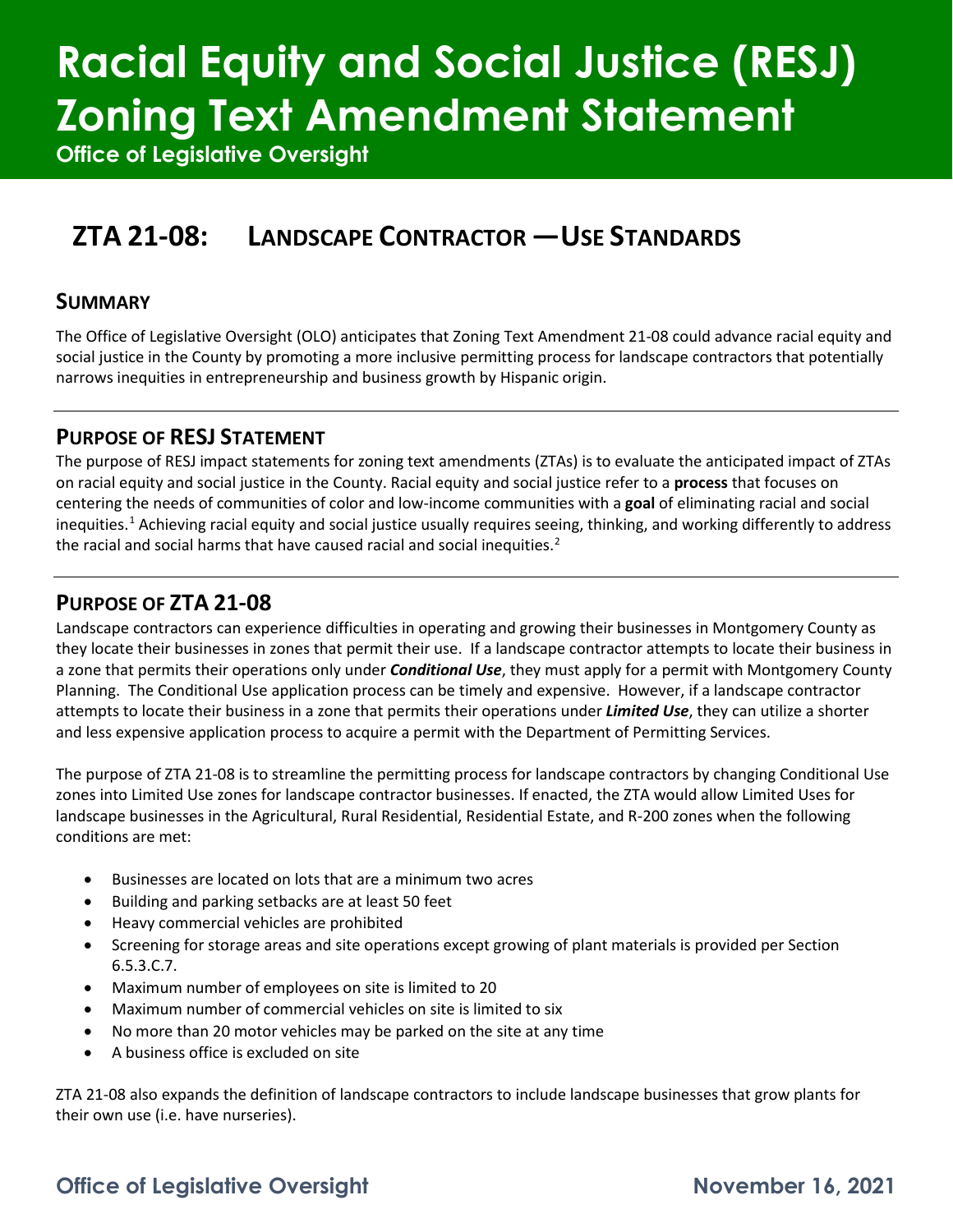### **ENTREPRENEURSHIP, LANDSCAPE CONTRACTORS, AND RACIAL EQUITY**

Landscape contracting has provided a pathway to economic opportunity for many Latinx entrepreneurs and employees. Whereas Latinx people, like other people of color, are under-represented among business owners, earn revenue far below their White peers, and are overrepresented in the landscape contracting industry. This section describes inequities in business ownership by race and ethnicity, demographics of the landscaping industry, costs of permitting landscaping businesses in the County, and the community engagement process under Conditional Use applications.

**Business Ownership Inequities***.* Prior research shows that a variety of factors adversely impact people of color as they consider starting and growing businesses, including disparities in educational attainment, personal wealth, access to mainstream capital, and exposure to entrepreneurship in family and social networks. For example, a study by the Small Business Administration found that Black- and Latinx-owned businesses are more likely to have been denied credit, to receive only a portion of the funding requested, or to refrain from applying for needed funding out of fear that their applications will be rejected. Other factors that explain the disparity in capital include discriminatory lending practices, less wealth to leverage (e.g. home equity), recent financial challenges, and lower credit scores.

Nationally, Black and Latinx residents represent about 28 percent of the population, but only 8 percent of the nation's business owners with employees.<sup>3</sup> Available local data also show evidence of disparities in entrepreneurship by race and ethnicity, particularly with respect to revenue. For example, while the 2012 Survey of Business Owners indicates that Black and Latinx firms each accounted for 15 percent of local firms in Montgomery County and Asian firms accounted for 14 percent of County firms, Asian firms accounted for 4 percent of local business revenue, Black firms accounted for 1.7 percent of local business revenue, and Latinx firms accounted for 1.5 percent of local business revenue.[4](#page-6-0)

More recent local data on self-employed residents also demonstrate disparities in entrepreneurship by race and ethnicity. 2018 Census data on self-employed residents includes information on residents self-employed in their own incorporated and unincorporated business, professional practice, or farm. As noted in Table 1, White residents were overrepresented among the self-employed compared to their share of the population, while Black, Latinx, and Other residents were underrepresented among the self-employed.<sup>[5](#page-6-1)</sup>

| <b>Demographic Group</b> | <b>Population</b> | Incorporated | <b>Unincorporated</b> |
|--------------------------|-------------------|--------------|-----------------------|
| White                    | 52%               | 67%          | 59%                   |
| <b>Black</b>             | 19%               | 11%          | 13%                   |
| Asian                    | 15%               | 16%          | 13%                   |
| Multiracial              | 10%               | 5%           | 12%                   |
| Other                    | 5%                | 1%           | 3%                    |
| Non Latinx               | 80%               | 85%          | 84%                   |
| Latinx                   | 20%               | 15%          | 16%                   |

#### **Table 1. Representation of Self-Employed Montgomery County Residents by Race and Hispanic Origin**

**Demographics of Landscape Contractors***.* While Latinx-owned businesses are underrepresented in the economy as whole relative to their share of the population, available data suggests that Latinx-owned businesses are overrepresented in the landscaping industry. For example, a 2011 study by the U.S. Hispanic Chamber of Commerce examining the landscaping and lawn care industry's impact upon the Latinx community found that:<sup>[6](#page-6-2)</sup>

## **Office of Legislative Oversight** 2 **November 16, 2021**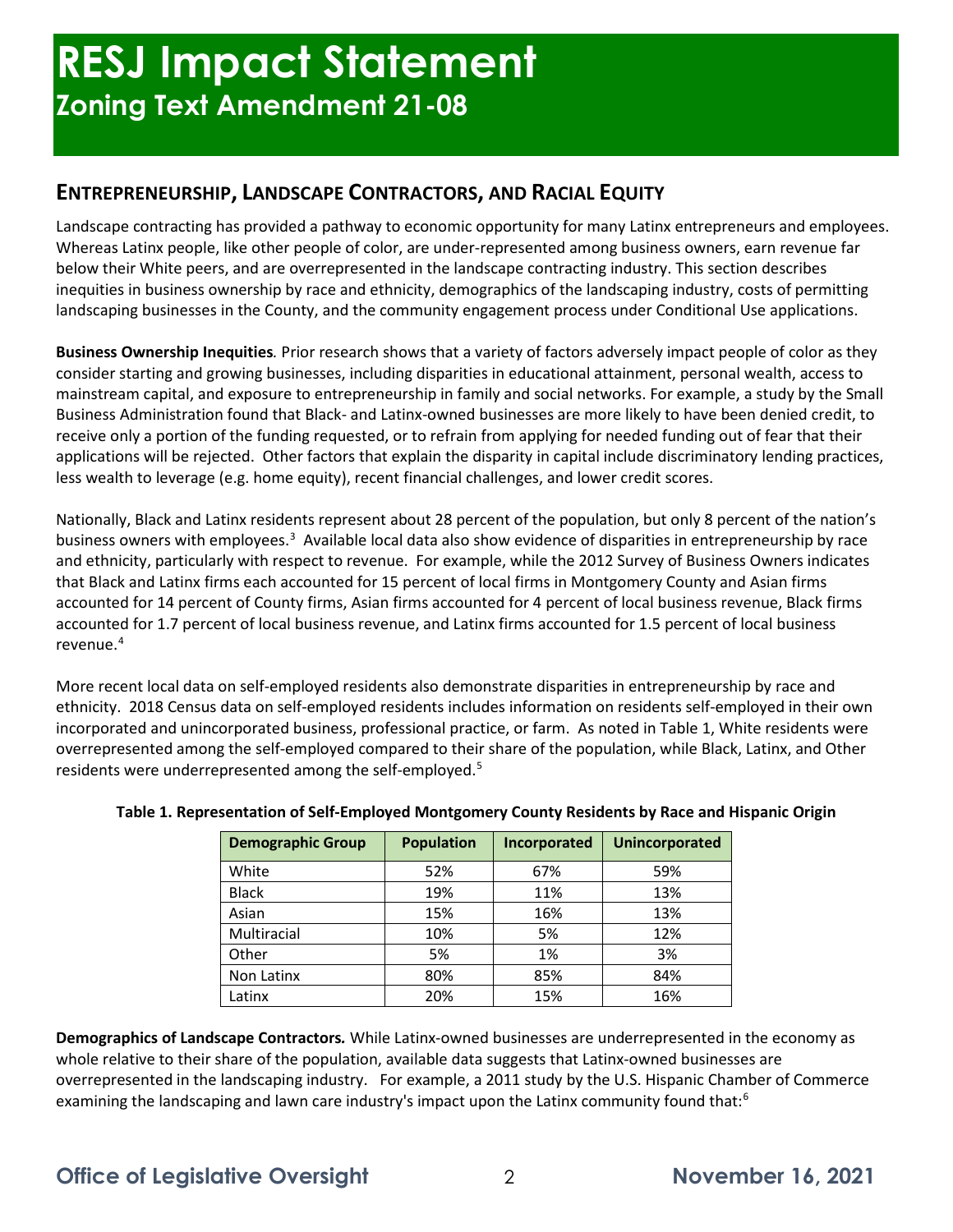# **RESJ Impact Statement Zoning Text Amendment 21-08**

- The landscape industry in the U.S. employs almost 1.6 million workers and generates almost 959,000 jobs in other industries. In total, Latinx people accounted for more than 830,000 of workers in both categories.
- Latinx workers accounted for 35.2 percent of the landscaping lawn care services workforce compared to 13.4 percent of all U.S. workers.
- Latinx households earned 25 percent of earnings attributable to the landscape and lawn care industry compared to 8.3 percent of earnings among all households in the U.S. economy.
- Latinx-owned businesses account for 16 percent of business owners in the landscaping industry compared to 8.2 percent of businesses nationwide.
- Latinx-owned businesses in the landscape and lawn care industry account for 9 percent of total industry receipts compared to 1.2 percent of total receipts across all industries.

Available data suggests that Latinx residents are also overrepresented in the landscaping workforce. For example, 6 percent of all County residents worked in natural resources, construction, and maintenance occupations that include landscaping positions compared to 20 percent of Latinx residents in 2019.<sup>[7](#page-6-3)</sup> Anecdotal evidence suggests landscape contractor businesses and employment play major roles in providing income and small business ownership opportunities to Latinx residents in Montgomery County. Many of these companies are family-owned and operated by recent immigrant or first- and second-generation members of the Latinx communities.

*Local Landscape Contractor Permitting Process and Costs.* The landscape contractor permitting process through the approval of a Conditional Use application can take a long time and be cost prohibitive to small businesses. Table 2 summarizes the key differences in review processes for Conditional Use and Limited Use applications. Conditional Use applications are submitted to the Planning Board while Permitting Services processes Limited Use requests.

| <b>Review Process</b> | <b>Application</b>                | <b>Hearing/Permit</b>                                                | <b>Review Period</b> |
|-----------------------|-----------------------------------|----------------------------------------------------------------------|----------------------|
| Conditional<br>Uses   | <b>Planning Board</b>             | Planning Board (Recommendation)<br>Hearing Examiner (Final Decision) | $120+ days$          |
| Limited Uses          | Department of Permitting Services | Permit (Use, Building, Occupancy)                                    | <30 days             |

#### **Table 2. Summary of Conditional Use and Limited Use Review Processes**

The Conditional Use process can take four or more months to complete while the Limited Use process takes less than a month to complete. The Conditional Use process is also more expensive for applicants, requiring a payment of \$8,200 for the filing fee. This fee alone could be cost prohibitive for many small business owners in the landscape industry, yet this is the start of the application process. The steps to complete the Conditional Use process include:

- Pre-application meeting, verify and package application materials, and Planning Department review to confirm compliance with filing requirements.
- Submit application to the Office of Zoning and Administrative Hearing (OZAH) for official acceptance, assignment of a case number, and scheduling of a public hearing date. The 120-day review period commences.
- Return application to Park and Planning, assignment of Planning Staff for review and recommendation, place application on the Planning Board's hearing agenda, and publishing of staff report.
- The Planning Board hears the case and adopts staff's recommendations or makes a recommendation of its own.
- The Planning Board's recommendation transmitted to OZAH for hearing before the Hearing Examiner for a final decision.
- A Hearing Examiner holds a hearing under a quasi-judicial process. End of 120 days review period.
- The Hearing Examiner publishes her/his decision approving or recommending the application within 45 days of closing the record.

## **Office of Legislative Oversight** 23 3 November 16, 2021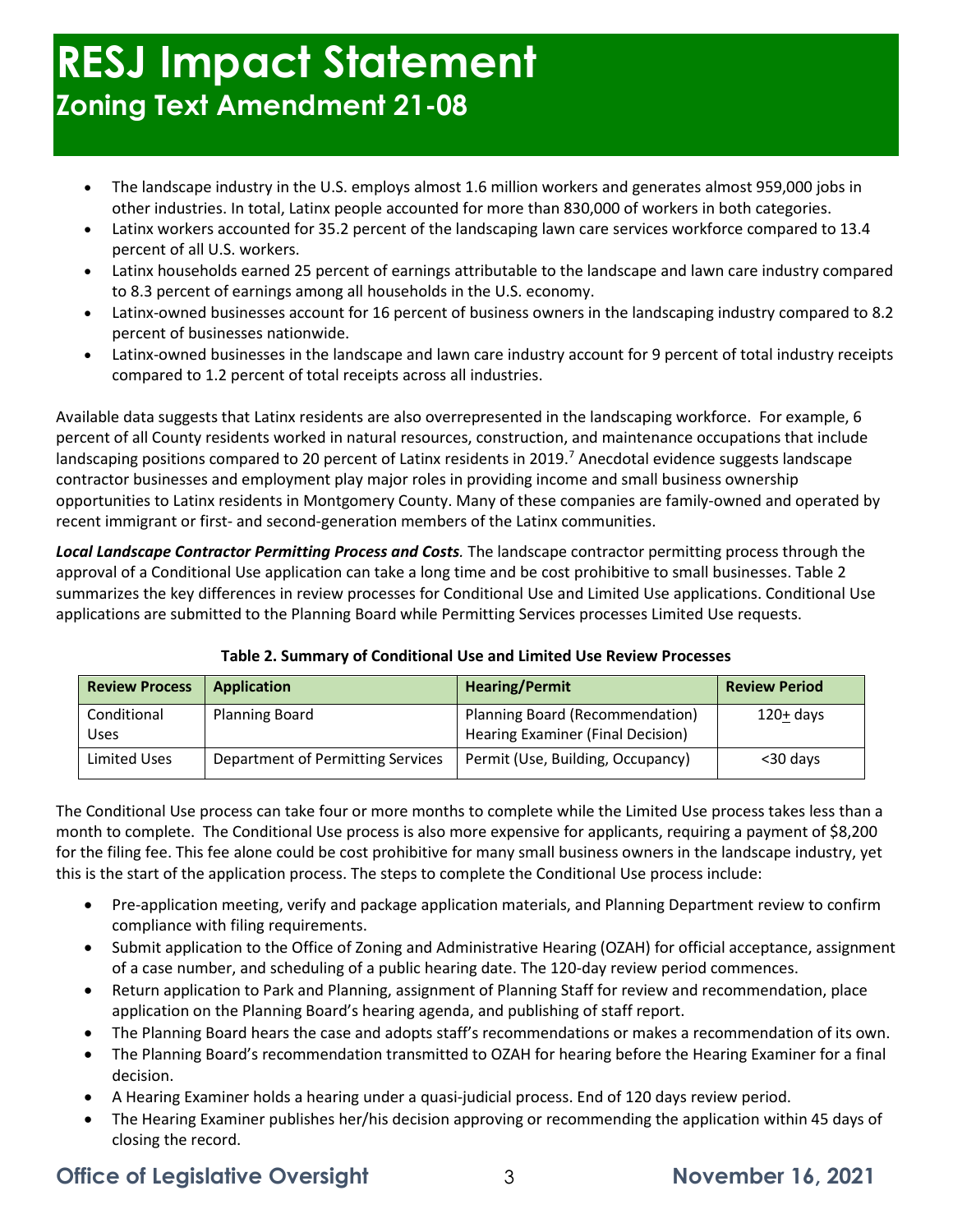# **RESJ Impact Statement Zoning Text Amendment 21-08**

By the time an application is packaged, filed, and reviewed, the actual cost of the application can climb depending on the complexity of the application and stakeholder feedback as attorney and other fees often accrue. As such, the costs associated with seeking Conditional Use permits could easily exceed the resources available among many smaller landscape contractor businesses.

**Community Engagement with Conditional Use Process.** The Conditional Use process provides opportunities for community participation, particularly from adjourning properties and residents of the immediate neighborhood. Conditional Use applications require public notice and hearing opportunities that enable neighbors, homeowners' associations, and other interested parties the opportunity to comment on potential impacts on the immediate area. However, the extremely high cost attached to the Conditional Use review process makes it challenging to many of the smaller landscape contractors to the extent that it can drive many of them out of business or out of the County. The proposed ZTA could offer these contractors an alternative, lower-cost process to legally operate their businesses within the County.

### **ANTICIPATED RESJ IMPACTS**

Discerning the potential impact of ZTA 21-08 on racial equity and social justice in Montgomery County requires considering the potential impact of this zoning text amendment on two sets of stakeholders:

- Landscape contractors and employees
- Neighbors of potential landscape contractors in zones impacted by this ZTA

The potential impact of this ZTA on these stakeholders is discussed below. Taken together, OLO finds that ZTA 21-08 will advance racial equity and social justice by reducing the cost of business among landscape contractors that are disproportionately Latinx. Reducing operational costs for Latinx businesses could also yield dividends for the Latinx workforce disproportionately employed by Latinx landscape contractors.

OLO further anticipates that the benefits of ZTA 21-08 for landscape contractors and employees will exceed the potential burden of ZTA 21-08 on neighboring property owners adversely impacted by this ZTA. Moreover, since the ZTA's benefits disproportionately accrue to people of color while the ZTA's costs are disproportionately born among White residents, this ZTA also advances racial equity and social justice.

- **Landscape Contractors and Employees***.* Available data suggests that Latinx residents are overrepresented among landscape contractors and employees in the County. As such, OLO anticipates they will accrue a disproportionate share of the benefits that the landscaping industry will receive as consequence of ZTA 21-08 diminishing the cost of business in terms of reduced permitting time and costs. This benefit to Latinx business owners could diminish racial inequities in business ownership and thus advance racial equity and social justice.
- **Neighbors of Landscape Contractors.** Available data suggests the homeowners of neighboring properties that could be adversely impacted by this ZTA are disproportionately White. In 2019, White, Non-Hispanic residents accounted for the largest racial group in the County at 42 percent but resided in 59 percent of owner-occupied housing units in the County. As such, OLO anticipates that if there are any harms to neighbors associated with the change in the application process proposed by the ZTA, they are most likely to be experienced by White residents of the surrounding area in general, and owners of properties adjoining the landscaping businesses.

### **ADDITIONAL OBSERVATIONS**

Beyond the RESJ analysis, OLO offers the following recommended questions for discussion to assist in clarifying the ZTA's scope and implementation if enacted.

**Office of Legislative Oversight** 4 **November 16, 2021**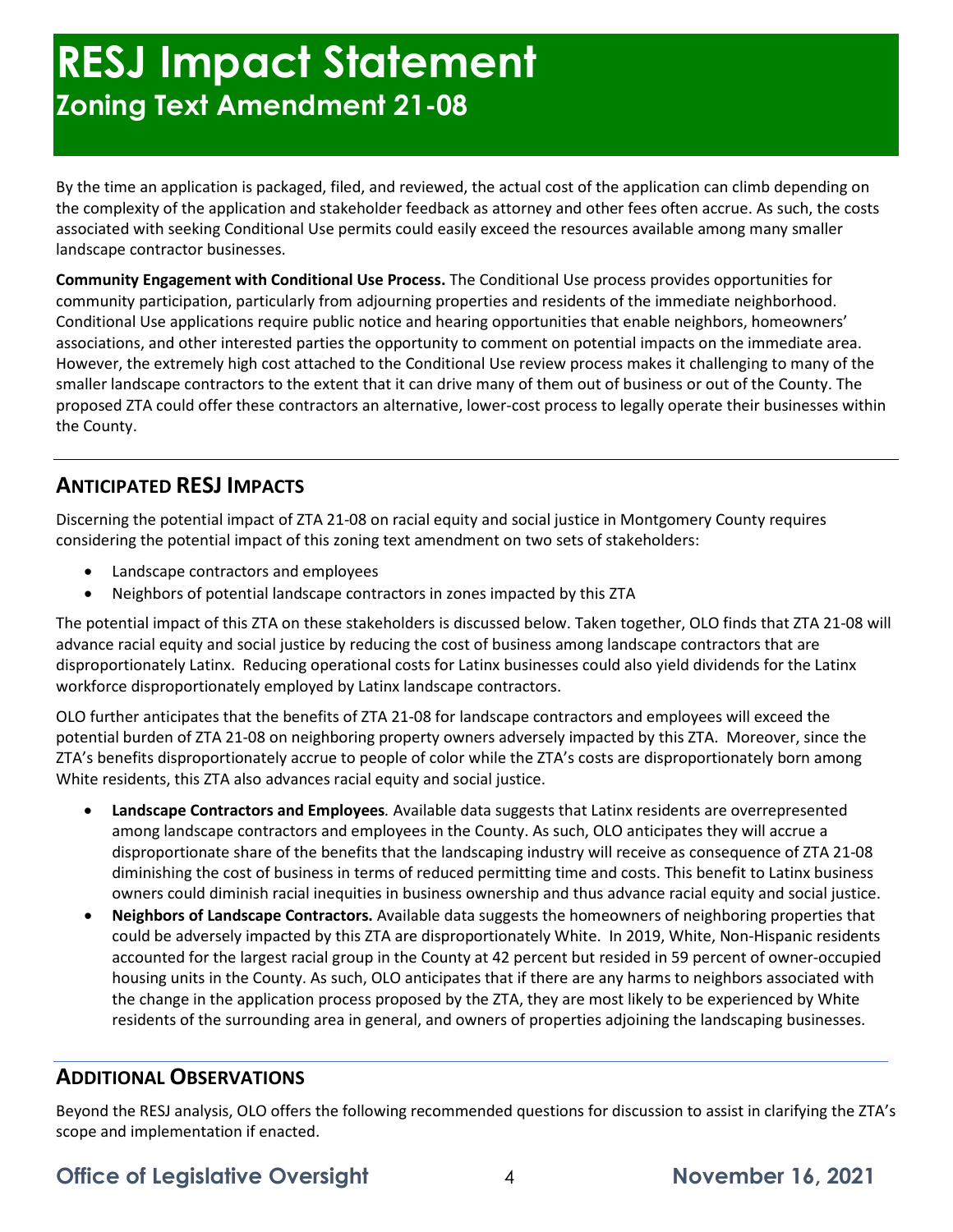- *A. Is a 50-foot setback sufficient for screening and buffering landscape contractors from adjoining residential properties in R-200 Zones?* If there are over 2-acre R-200 Zoned properties that are available for landscape contractor use, it may be helpful if the following measures are added to the provision to protect adjacent residential properties in the R-200 Zone:
	- Building and parking setbacks, including loading areas and other site operations, and are a minimum of **100 feet** from any lot line.
- *B. Should the maximum number of employees and/or the number of vehicles allowed on site be reduced?* The presence of 20 employees could be considered excessive in the R-200 zone proposed as a Limited Use. The ZTA could be amended to reduce the number of employees (and vehicles allowed) to between **12-15** to lessen the impact of the Limited Use on the character of existing residential neighborhoods. Similarly, the allowance of six light commercial vehicles and trailers could impact neighbors, especially in smaller zones. To minimize this impact, the ZTA could be amended to include light commercial vehicles within the 20 vehicles maximum.
- *C.* **Sho***uld the ZTA require providing restrooms to landscape business employees?* The ZTA prohibits the creation of a business office on site but is silent on whether the business needs to ensure a restroom facility for employees. To ensure that landscape businesses permitted under Conditional Use provide restrooms to employees, a ZTA requirement could be considered. Both federal and state occupational safety and health standards specify that employees should have access to running water and toilets.<sup>[8](#page-6-4)</sup>
- *D. Does the proposed ZTA eliminate the use categories for nursery uses?* Language included in the definition of landscape contractor appears similar to existing use categories for Nursery (Retail) and Nursery (Wholesale). The Nursery uses are also permitted by approval of Conditional Use application in the Agricultural, Rural residential, and Residential Detached Zones (RE-2 -R-200). A clarification could provide a clear distinction between the two uses or how the Limited Use provision intends to treat nurseries.

### **CAVEATS**

Two caveats to this racial equity and social justice impact statement should be noted. First, predicting the impact of zoning text amendments on racial equity and social justice is a challenging, analytical endeavor due to data limitations, uncertainty, and other factors. Second, this RESJ impact statement on the proposed zoning text amendment is intended to inform the Council's decision-making process rather than determine it. Thus, any conclusion made in this statement does not represent OLO's endorsement of, or objection to, the ZTA under consideration.

### **CONTRIBUTIONS**

OLO staffers Elsabett Tesfaye, Performance Management and Data Analyst, and Elaine Bonner-Tompkins, Senior Legislative Analyst, drafted this racial equity and social justice impact statement.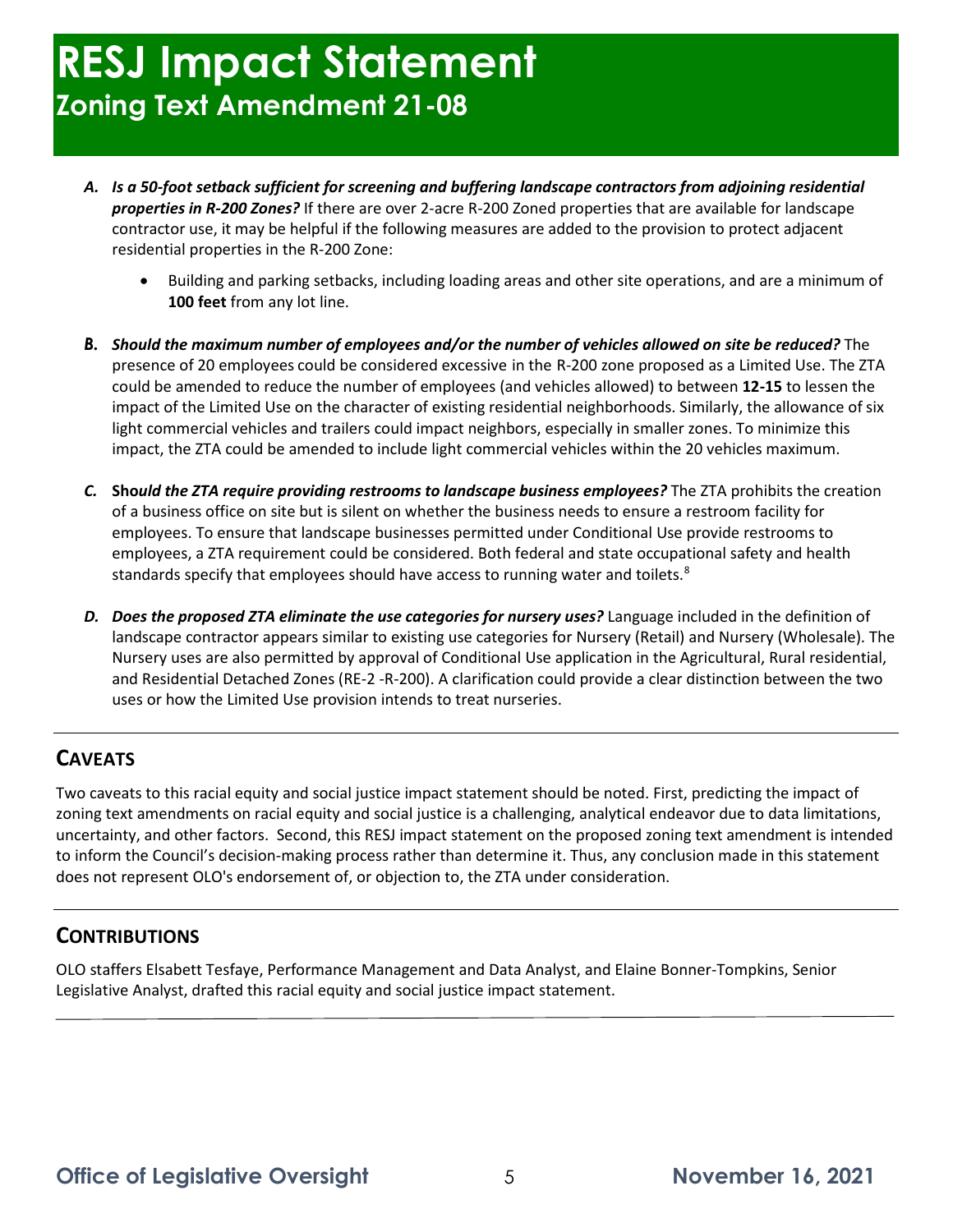### **Appendix A. Landscape Contractor Use in Montgomery County**

A Landscape Contractor Use is a designated commercial use under Chapter 59, The Montgomery County Zoning Ordinance. It is allowed through approval of Conditional Use (CU) applications. The Use is also allowed as a Limited Use (L) in the Light Industrial Zone (IL) and is permitted by right in the Medium (IM) and Heavy industrial Zones (HI). In Division 59-3 Landscape Contractor is defined as follows:

### **Section 3.5.5. Landscape Contractor**

#### **A. Defined**

Landscape Contractor means the business of designing, installing, planting, or maintaining lawns, gardens, hardscapes, water features, outdoor structures, decorative features, stormwater and drainage features, or other activities intended to enhance the appearance or usefulness of Light Industrial Zone and outdoor areas. Landscape Contractor also means providing snow removal services with vehicles, equipment, and supplies that are stored, parked, serviced, or loaded at the business location. Landscape Contractor includes the growing of plant materials for the contracting business and tree installation, maintenance, or removal. Landscape Contractor does not include Lawn Maintenance Service.<sup>[9](#page-6-5)</sup>

| Landscape Contractor: Zoning Standards Section 59-3.5.5 (Existing) |               |                                               |                     |                     |  |  |  |
|--------------------------------------------------------------------|---------------|-----------------------------------------------|---------------------|---------------------|--|--|--|
| <b>Zone Classification</b>                                         | <b>Symbol</b> | <b>Minimum Size/FAR Standard Developments</b> |                     | <b>Use Standard</b> |  |  |  |
| <b>Agriculture</b>                                                 |               |                                               |                     |                     |  |  |  |
| <b>Agricultural Reserve</b>                                        | <b>AR</b>     | 25ac                                          |                     |                     |  |  |  |
| <b>Rural Residential</b>                                           |               |                                               |                     |                     |  |  |  |
| Rural<br>1.                                                        | R             | 5 ac                                          | Conditional Use (C) |                     |  |  |  |
| <b>Rural Cluster</b><br>$\mathcal{L}$                              | <b>RC</b>     | 5 ac                                          | Conditional Use(C)  |                     |  |  |  |
| Rural Neighborhood Cluster<br>3.                                   | <b>RNC</b>    | 5 ac/25,000 sf                                | Conditional Use(C)  |                     |  |  |  |
| <b>Residential Detached Zones</b>                                  |               |                                               |                     |                     |  |  |  |
| Residential Estate $-2$<br>1 <sub>1</sub>                          | $RE-2$        | 2 ac                                          | Conditional Use(C)  |                     |  |  |  |
| <b>Residential Estate - 2C</b><br>2.                               | RE-2C         | 2ac                                           | Conditional Use(C)  |                     |  |  |  |
| Residential Estate $-1$<br>3.                                      | $RE-1$        | 1 ac                                          | Conditional Use(C)  |                     |  |  |  |
| Residential - 200<br>4.                                            | $R - 200$     | 20,000 sf                                     |                     | Conditional Use(C)  |  |  |  |
| <b>Industrial Zones</b>                                            |               | <b>Total Far (MAX)</b>                        | <b>Height (Max)</b> |                     |  |  |  |
| 1. Light Industrial                                                | IL            | 0.25 to 1.5                                   | 25' to 50'          | Limited Use (L)     |  |  |  |
| 2. Moderate Industrial                                             | IM            | $0.25$ to 2.5                                 | 25' to 120'         | Permitted (p)       |  |  |  |
| 3. Heavy Industrial                                                | <b>IH</b>     | $0.5$ to $4.0$                                | 35' to 200'         | Permitted (P)       |  |  |  |

#### **Table 3. Zoning Standards**

As noted, currently, a Landscape Contractor's use is allowed in the Agricultural, Rural Residential, Residential Estate, and R-200 zones with approval of a Conditional Use application.

<span id="page-5-0"></span><sup>&</sup>lt;sup>1</sup> Definition of racial equity and social justice adopted from "Applying a Racial Equity Lends into Federal Nutrition Programs" by Marlysa Gamlin, et.al. Bread for the World, and from Racial Equity Tool[s https://www.racialequitytools.org/glossary](https://www.racialequitytools.org/glossary)  $<sup>2</sup>$  Ibid</sup>

<span id="page-5-2"></span><span id="page-5-1"></span><sup>&</sup>lt;sup>3</sup> Joseph Parilla and Darin Redus, "How a New Minority Business Accelerator Grant Program Can Close the Racial Entrepreneurship Gap."

Brookings December 9, 2020 [https://www.brookings.edu/research/how-a-new-minority-business-accelerator-grant-program-can](https://www.brookings.edu/research/how-a-new-minority-business-accelerator-grant-program-can-close-the-racial-entrepreneurship-gap/)[close-the-racial-entrepreneurship-gap/](https://www.brookings.edu/research/how-a-new-minority-business-accelerator-grant-program-can-close-the-racial-entrepreneurship-gap/)